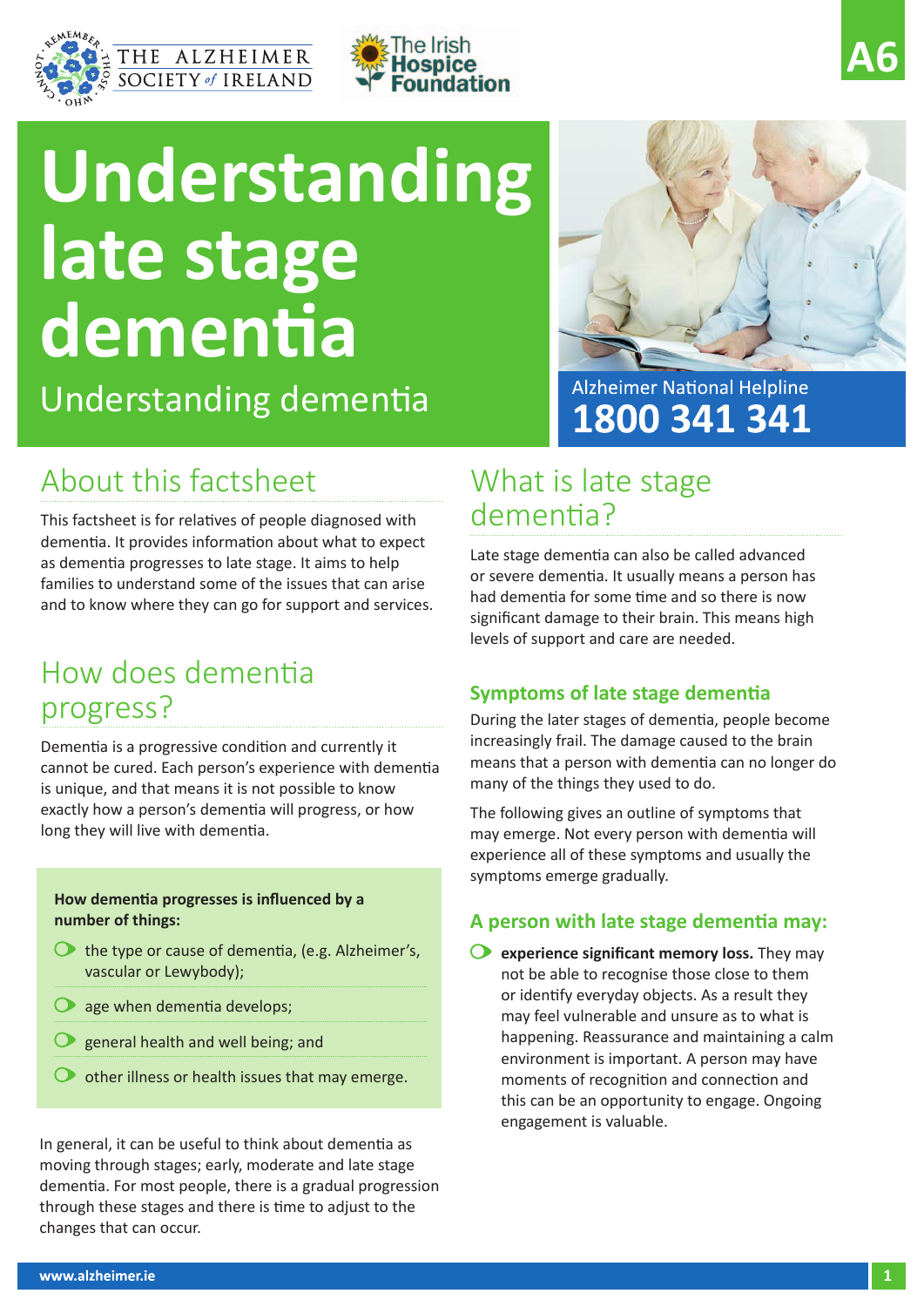





#### **A person with late stage dementia may:**

- **believe they are living in a time from their past** and may ask for someone from that time. This can be an opportunity to talk about their past and people or places they knew and loved. See our factsheet on activities for ideas and tips about reminiscence and life story books.
- **find it difficult to communicate with speech.** It is important to continue to talk to the person, tell them your news or talk about areas of interest or read from a favourite book, even if you are unsure they understand. People with dementia often continue to communicate through their expressions, body language and emotions after they loose their speech.
- **G** gradually lose the ability to walk and move. Falls can be common. Families need support to help a person to move without injury, particularly if a person becomes confined to a bed or a chair. There are strategies and equipment that can help, an occupational therapist or physiotherapist can advise.
- **need help and encouragement eating and drinking.** Supporting a person to eat foods they want and enjoy can help. Small regular snacks may be better than set meals. However, eventually, chewing and swallowing can become more difficult as the muscles and reflexes are not working as they should. This can cause a person to choke or develop chest infections. Food textures may need to be changed and drinks thickened. A referral to a speech therapist or a dietician for advice is important.
- **become incontinent.** A person may loose control of their bladder and their bowel. It is important to get support from your doctor and / or public health nurse to get advice about continence aids and how to prevent and manage infection.
- **doze regularly during the day** and eventually may seem to be asleep more than they are awake. This is common during late stage dementia and can be difficult for families to adjust to. Talk to your doctor or nurse if you have any concerns about prolonged sleeping.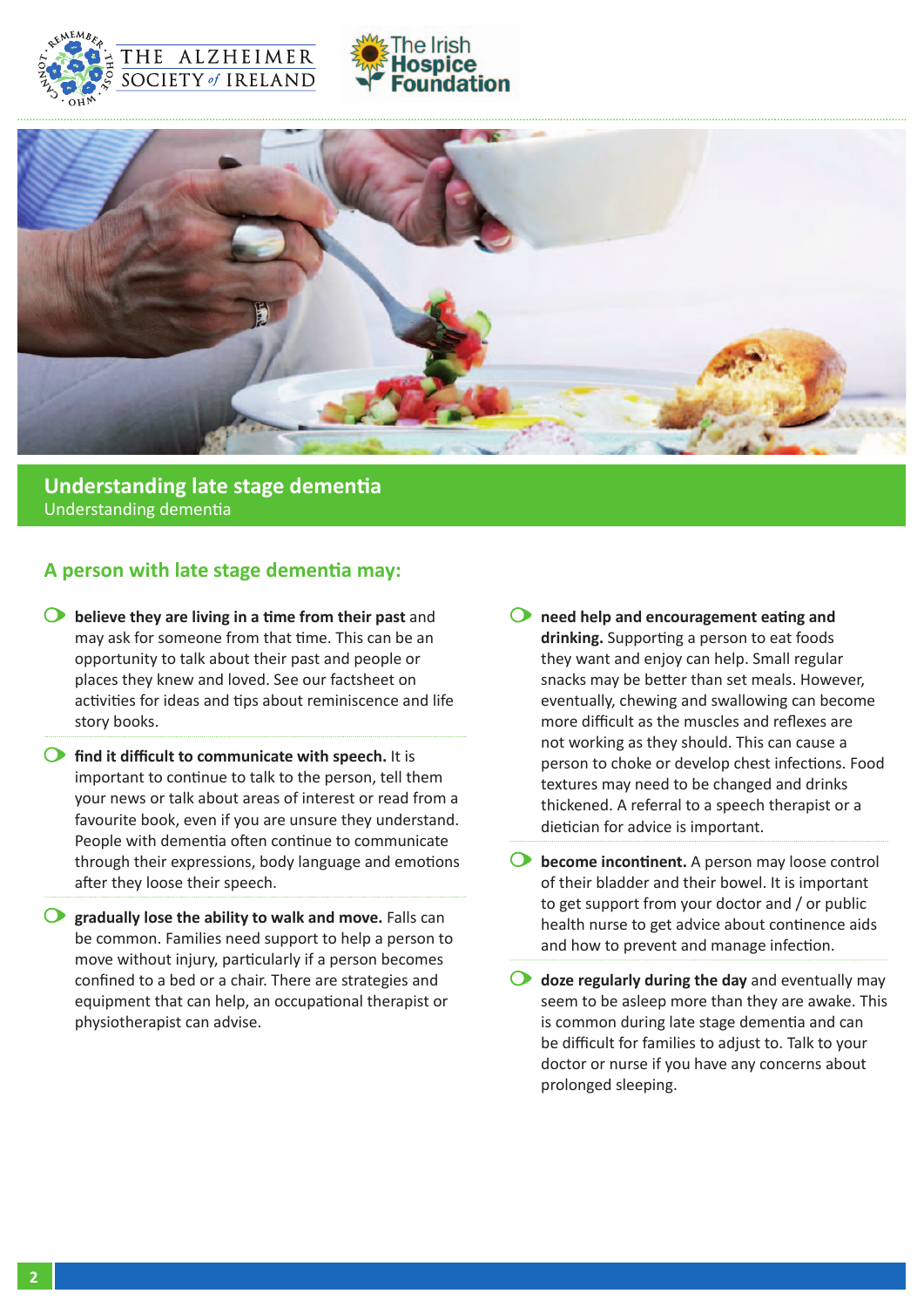

#### **A person with late stage dementia may:**

**behave in ways that seem unusual.** This can include periods of restlessness and agitation and repetitive movements. They may also experience hallucinations where the person believes they see, hear, feel or taste things that are not there. It is important to talk to your doctor or nurse about changes in behavior and how best to provide support.

Changes in behaviour can be a form of communication. They could be a response to pain or discomfort. Mouth and dental care and undiagnosed infection such as a urinary tract infection can be areas that need to be checked. If a person has a painful condition such as arthritis they may need a review so their pain can be assessed and managed. Sometimes simple steps like changing position and massage can be effective. **For more information about tips and** 

It is important to know that while this is a very difficult part of dementia and is a signal that the person is moving into the final part of their life, a person with late stage dementia can know that they are loved and cared for. A smile, a caring touch, music or hearing a kind voice can ensure they feel safe and comfortable.

Family and friends often have important knowledge of a person's life, their preferences and their wishes. Sharing this knowledge with those who are providing care can lead to good care and a quality of life throughout the journey with dementia.

Family members, particularly those who are caring for the person with dementia, will need help and support. This help can come from family, friends, health and social care professionals and services.

strategies to support a person with late stage dementia and to find out about who you can talk to about accessing supports and services:

- **speak with your doctor or nurse**
- **call 1800 341 341**
- **visit www.alzheimer.ie**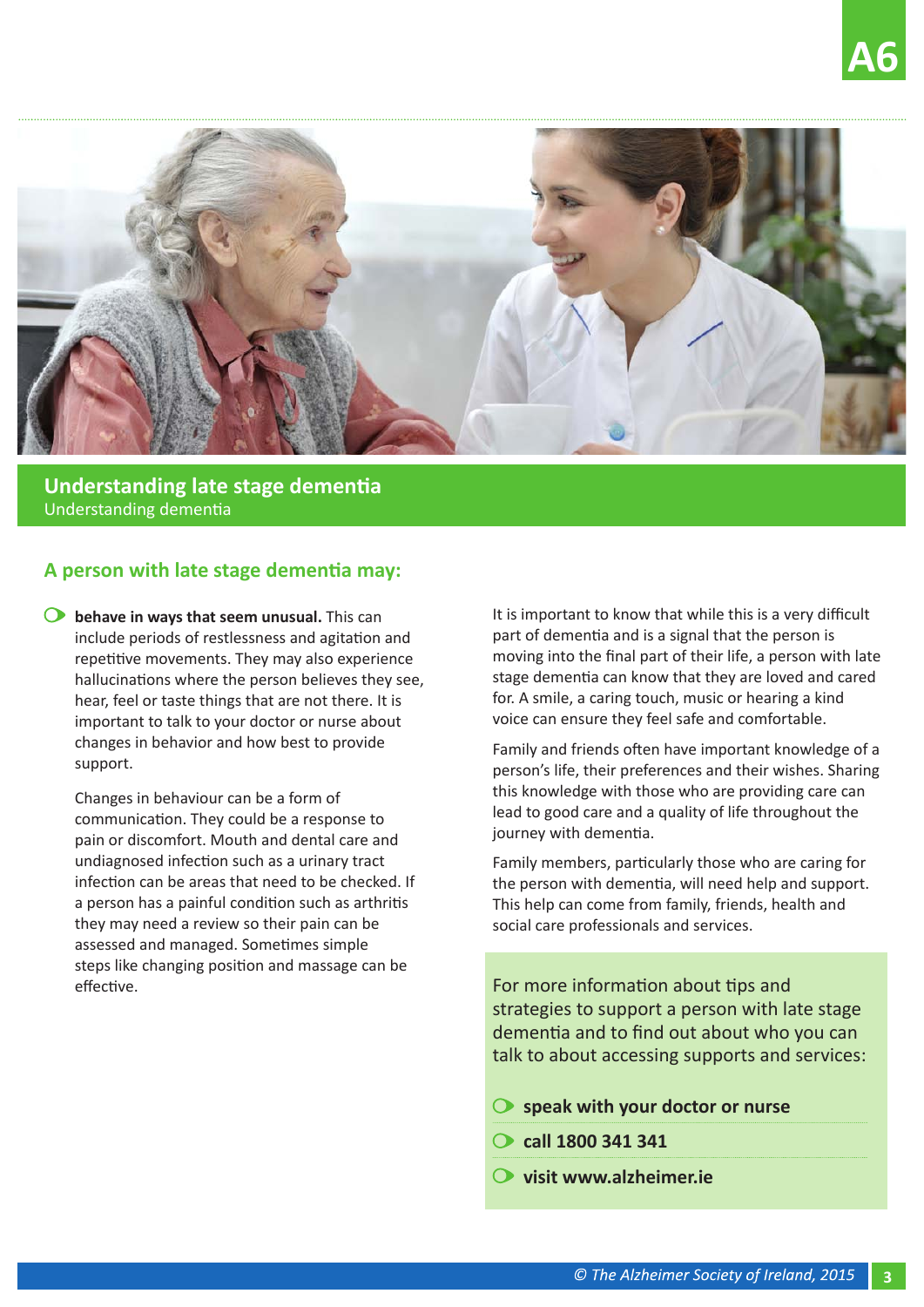





### Caring during the final stages of dementia

As dementia moves into the final stage, it can be difficult to know how to meet your loved ones needs and spend time with them. It is important to know that people's emotional memory can remain present even during late stage dementia. This allows people to enjoy interactions with people and sensory experiences, particularly those that relate to things they previously enjoyed.

### **The following suggestions may support you to continue to spend time with your relative during this stage of dementia.**

#### **Adapt your communication style.**

90% of all communication takes place through nonverbal communication such as gestures, touch and facial expressions. People with advanced dementia, who have lost their ability to verbally communicate, can still often interpret and express themselves through these avenues of communication. Similarly, hearing the voices and laughter from family and friends allows a person to be in familiar company and share conversations with the most important people in their lives.

**Tailor the environment** to the interests or preferences of the person. This can allow the person to emotionally and positively relate to things that they previously enjoyed. Whether it is the smell of their favorite flowers, the feel of satin sheets, their favorite radio programme or a crisp breeze, these experiences can capture the individuality of the person, evoke pleasant memories and provide comfort and assurance to the person.

#### **Simply being present with the person.**

This allows for human connection which can be hugely rewarding and reduce the person's feelings of isolation. However, if sitting in silence feels awkward, introducing music or reading aloud a favorite book or both of you just holding a significant object (i.e. wedding ring or seashell from a recent holiday) can help to put a focus to the time you spend with the person.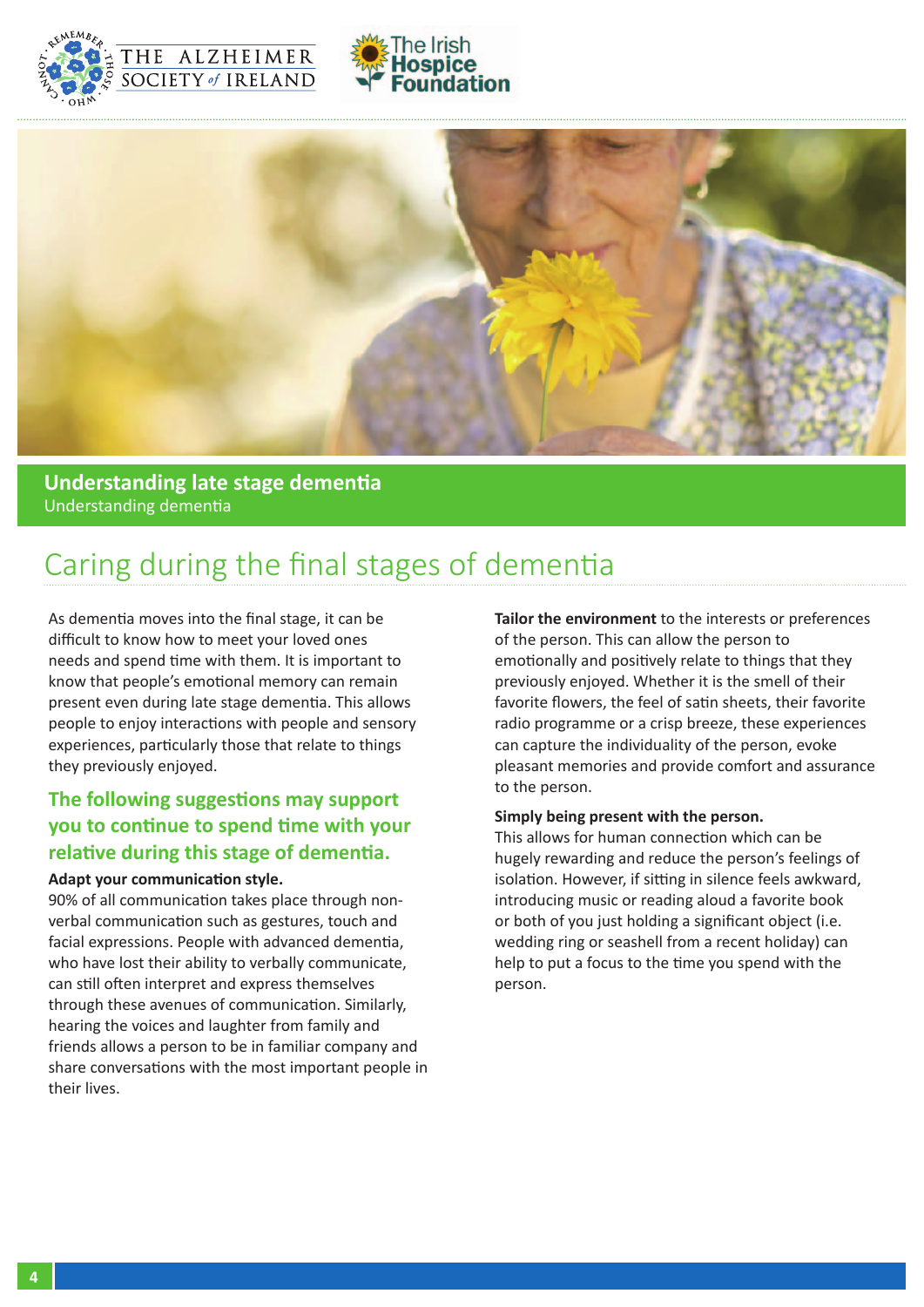

## Medical care during the final stages of dementia

When a person reaches the final stages of dementia, the goal of care focuses on dignity and quality of remaining life.

There are a range of options which can help address the changing needs of the person. Health care will focus on ways to ensure a person is comfortable and ways to provide relief from pain and other distressing symptoms.

In the final stages, people with dementia can have complex care needs. The medical team will determine if certain medical interventions would be effective or not, and if they could cause unnecessary discomfort. This includes interventions such as feeding tubes and Cardiopulmonary resuscitation (CPR). At certain times, the health care team may seek advice from specialist palliative care experts to help them to determine the best care.

These care decisions may also influence the decision to send a person to hospital. A transfer to hospital can be very distressing for the person with dementia and should only be arranged when absolutely necessary. If a transfer to hospital does happen, the needs of the person should be clearly communicated to hospital staff so they can provide the best possible care.

Family members can discuss all aspects of care with the health care team, including the decision to transfer to hospital. You can seek information from the doctors and nurses to ensure you understand the care that is being provided and are confident that your relative is receiving care that maximises quality of life.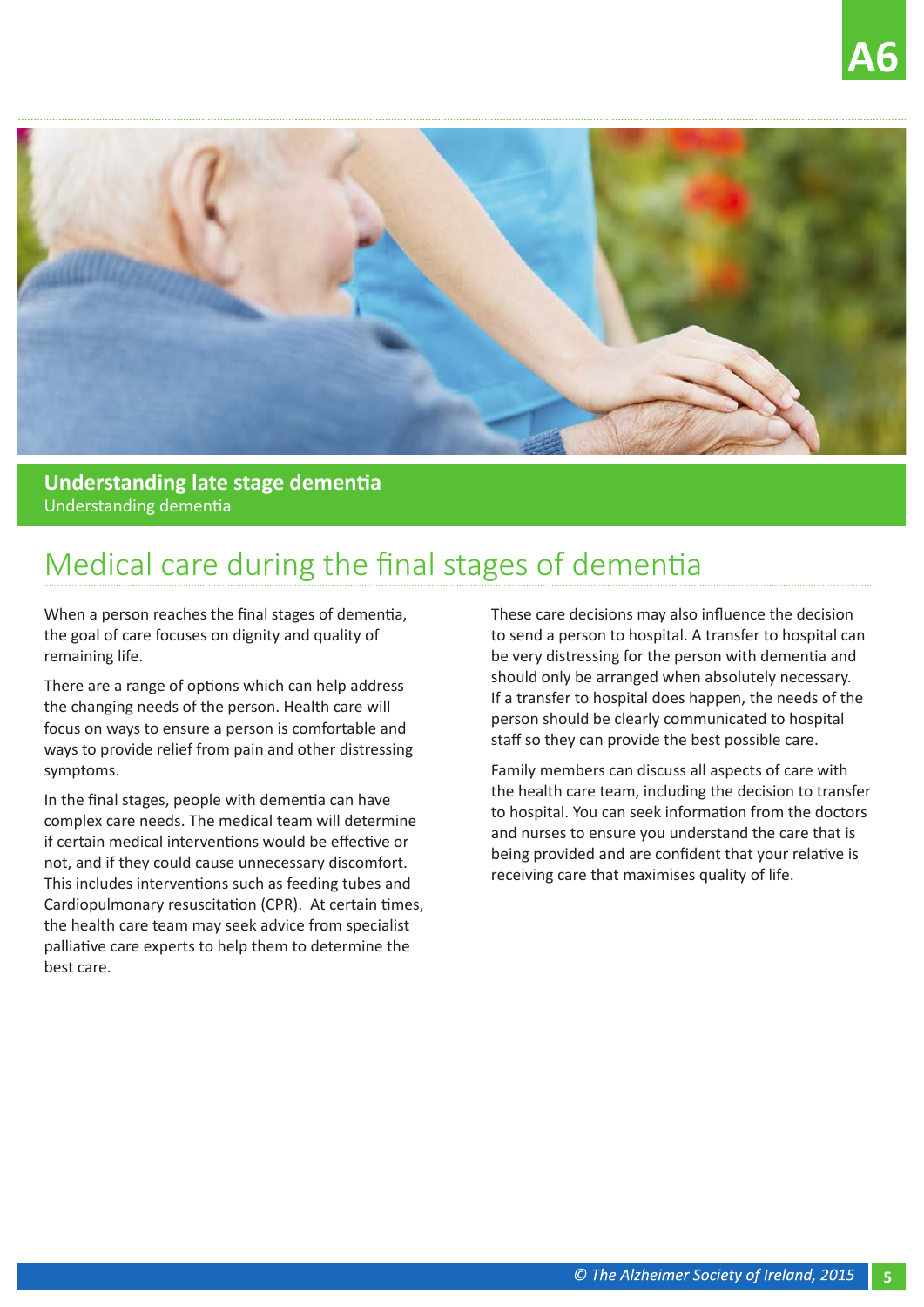





### Who is responsible for making medical care and treatment decisions?

A person with late stage dementia will be unable to make decisions about their own medical care and treatment options. In this situation, a person's doctor will check if the person has set out their wishes and preferences in an Advance Care Plan ( this can also be known as an Advance Care Directive or a living will). The doctor will respect the Advance Care Plan unless there are specific circumstances that lead the doctor to conclude that the plan should not apply.

If there is no Advance Care Plan and the person has late stage dementia then the doctor will be in charge of making medical decisions on behalf of the person. While a family member does not automatically have the authority to make healthcare decisions for a relative, they can often share valuable information with the doctor about the person's wishes and preferences.

**When a doctor is making medical decisions on behalf of a person with late stage dementia they should consider:**

- $\bullet$  the person's past and present wishes if they are known,
- $\bullet$  the views of other people close to the person who may be familiar with the person's preferences, beliefs and values, and
- $\bullet$  the views of other health care professionals involved in providing care.

You can talk to the doctor about your knowledge of your loved ones wishes and preferences and they should take this into account when making healthcare decisions.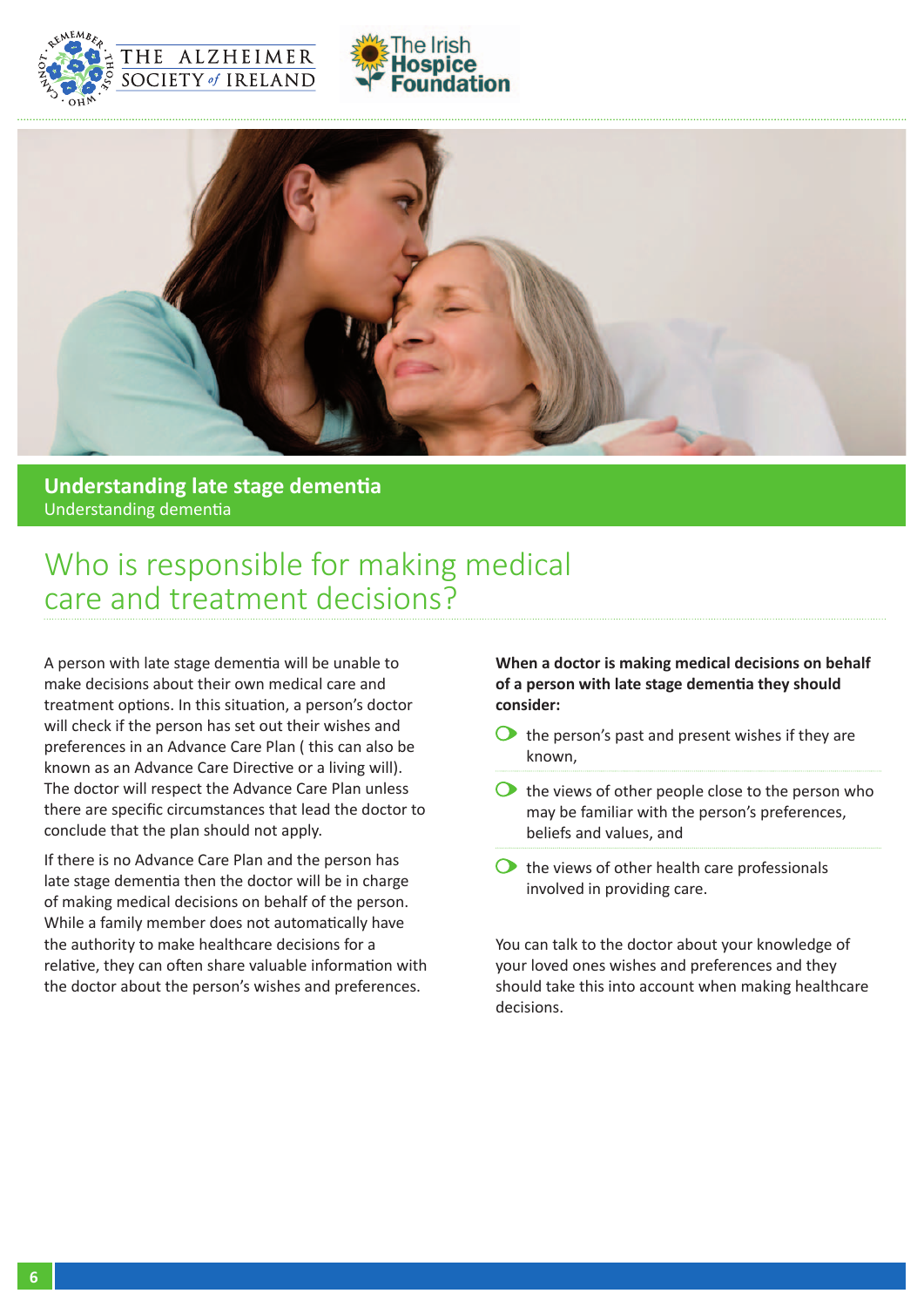

### For more information

- $\bullet$  talk to your doctor
- **O** read the Medical Council guidelines "The Guide to Professional Conduct and Ethics for Registered Medical Practitioners " at **www.medicalcouncil.ie**

#### **Advance Care Plans**

An advance care plan is made when a person has the capacity to make and express their wishes and preferences about the care they would like in the future, which is usually in the early stages of dementia.

For more information when and how to develop an Advance Care Plan you can read our booklet **I have dementia… How do I Plan for the future**  which as available on **wwww.alzheimer.ie** or by calling **1800 341 341.**

#### **The Alzheimer Society of Ireland**

| The Alzheimer Society of Ireland's National Helpline |                       |  |  |  |
|------------------------------------------------------|-----------------------|--|--|--|
| Helpline:                                            | 1800 341 341          |  |  |  |
| Email:                                               | helpline@alzheimer.ie |  |  |  |
| Website:                                             | www.alzheimer.ie      |  |  |  |

#### **The Irish Hospice Foundation**

| Call:  | 01 6793188               |
|--------|--------------------------|
| Visit: | www.hospicefoundation.ie |